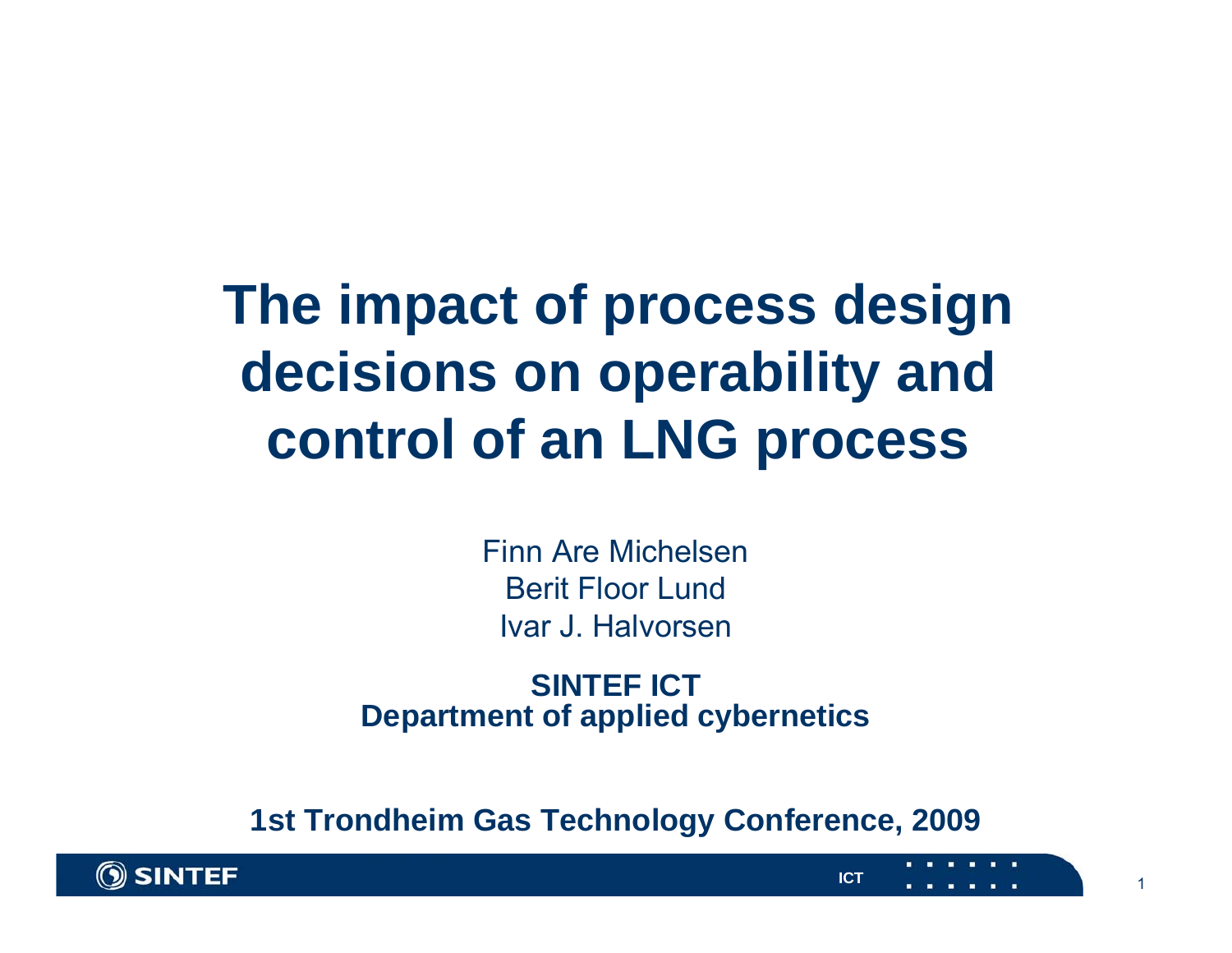## **Operability**

- The ability (goodness) of a system to be operated as required.
- In process operation, this means whether it is possible to bring the process to different steady state conditions (steady state requirements), by as smooth and fast transition as possible in order to minimize deviations (dynamic requirements) to obtain minimum costs.





350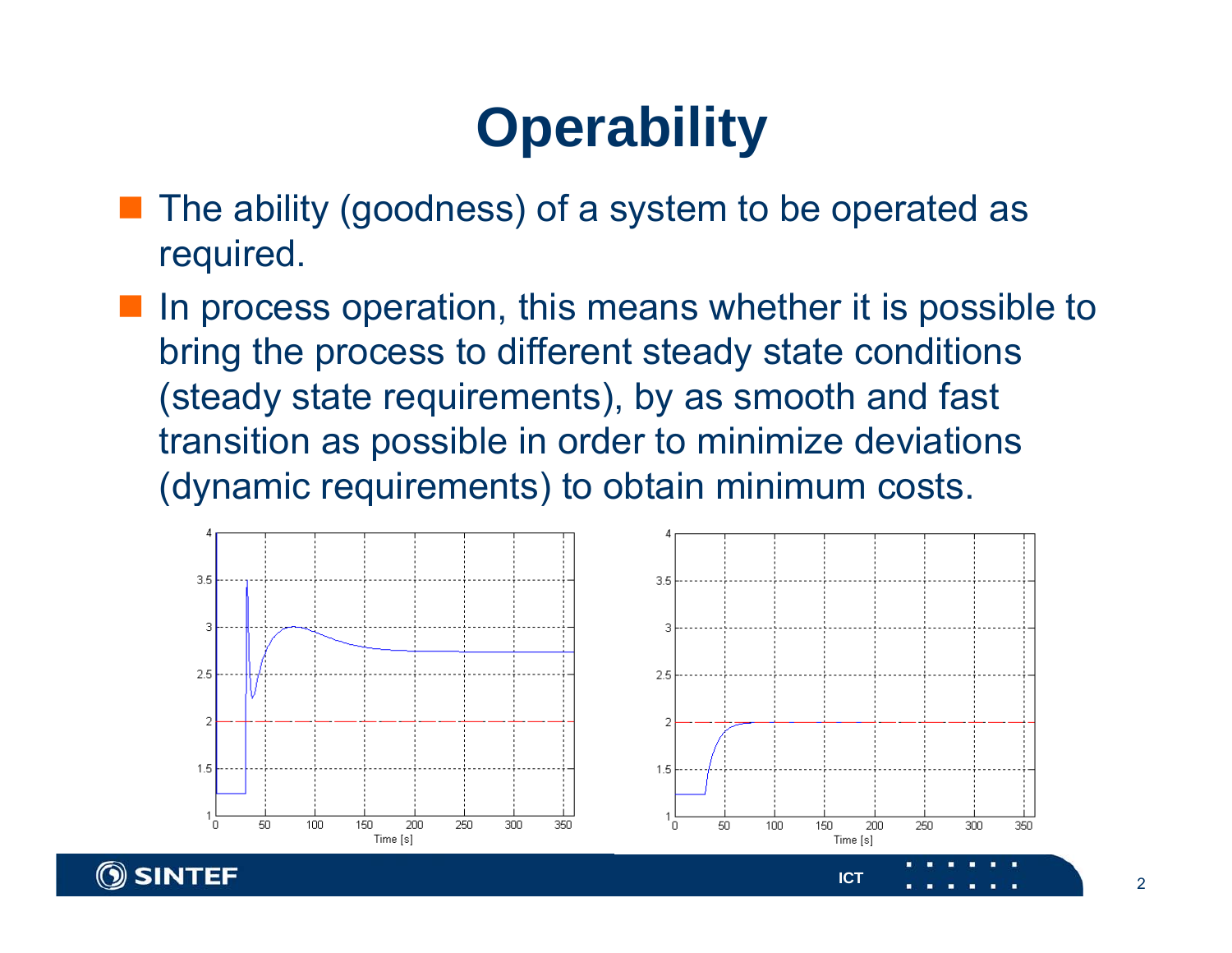## **Outline**

- 1. TEALARC LNG plant (Paradowski and Dufresne, 1983), project "Enabling Production of Remote Gas"
- 2. The impact of process design decisions on optimal control variables using self-optimizing control analysis
- 3. The impact of process design decisions on dynamic responses
- 4. Conclusions

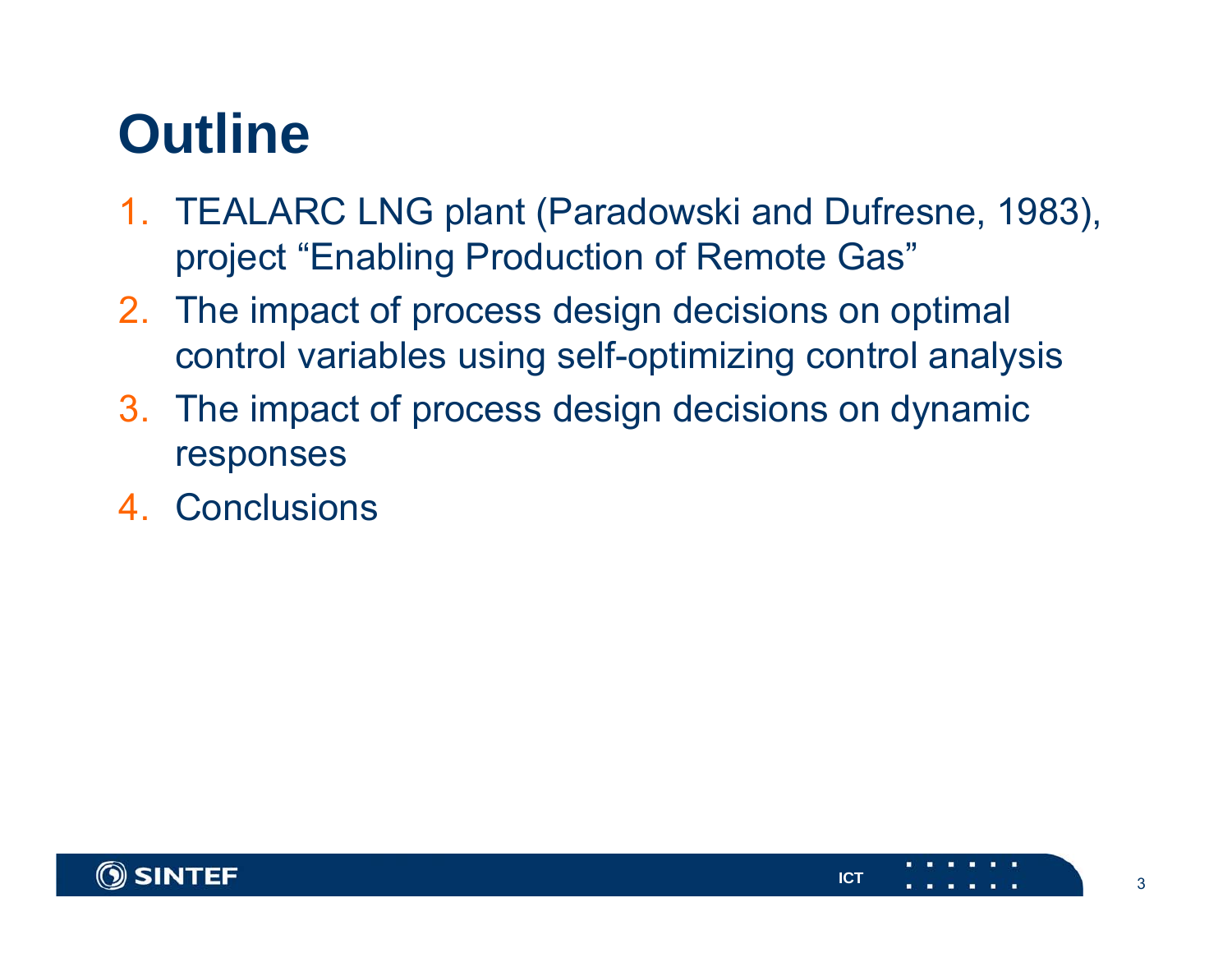## **Tealarc LNG plant**



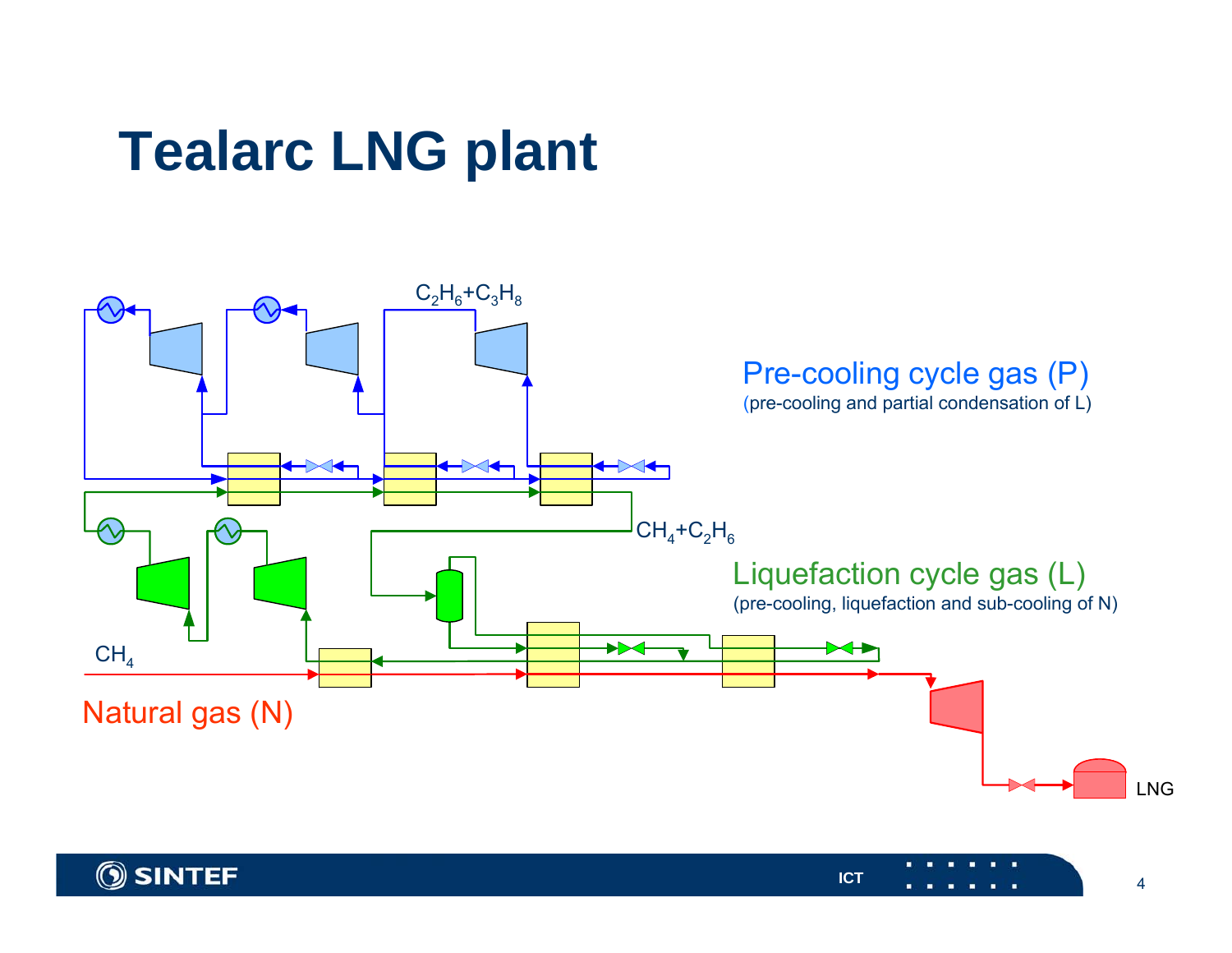#### **Dynamic control relevant model**

- Computationally light (bulk flow,..)
- **STATE** An input-output **causal** dynamic model
- **STATE**  Compressor and expansion valve models defined around a nominal point adapted to steady state Hysys model data





$$
q = C_V \cdot f(u) \cdot \sqrt{\left| \frac{p_u^2 - p_d^2}{p_u^2} \right|}
$$

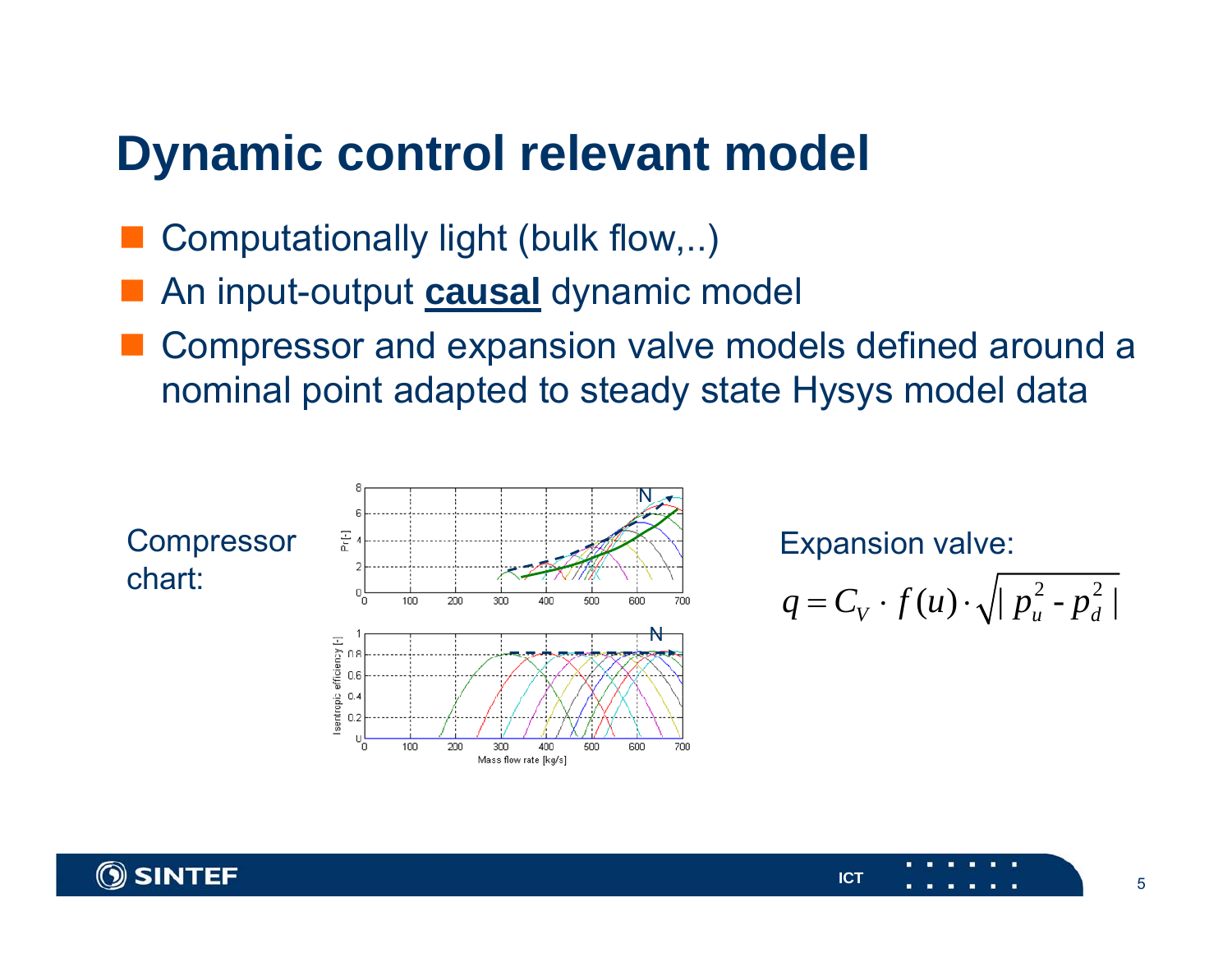# **Cooling capacity**

The cooling capacity is the total capacity of the cooling loops at the optimal production rate.

At higher production rates the cooling loops are not able to cool down to the temperature of liquefaction of the natural

gas.

**SINTEF** 

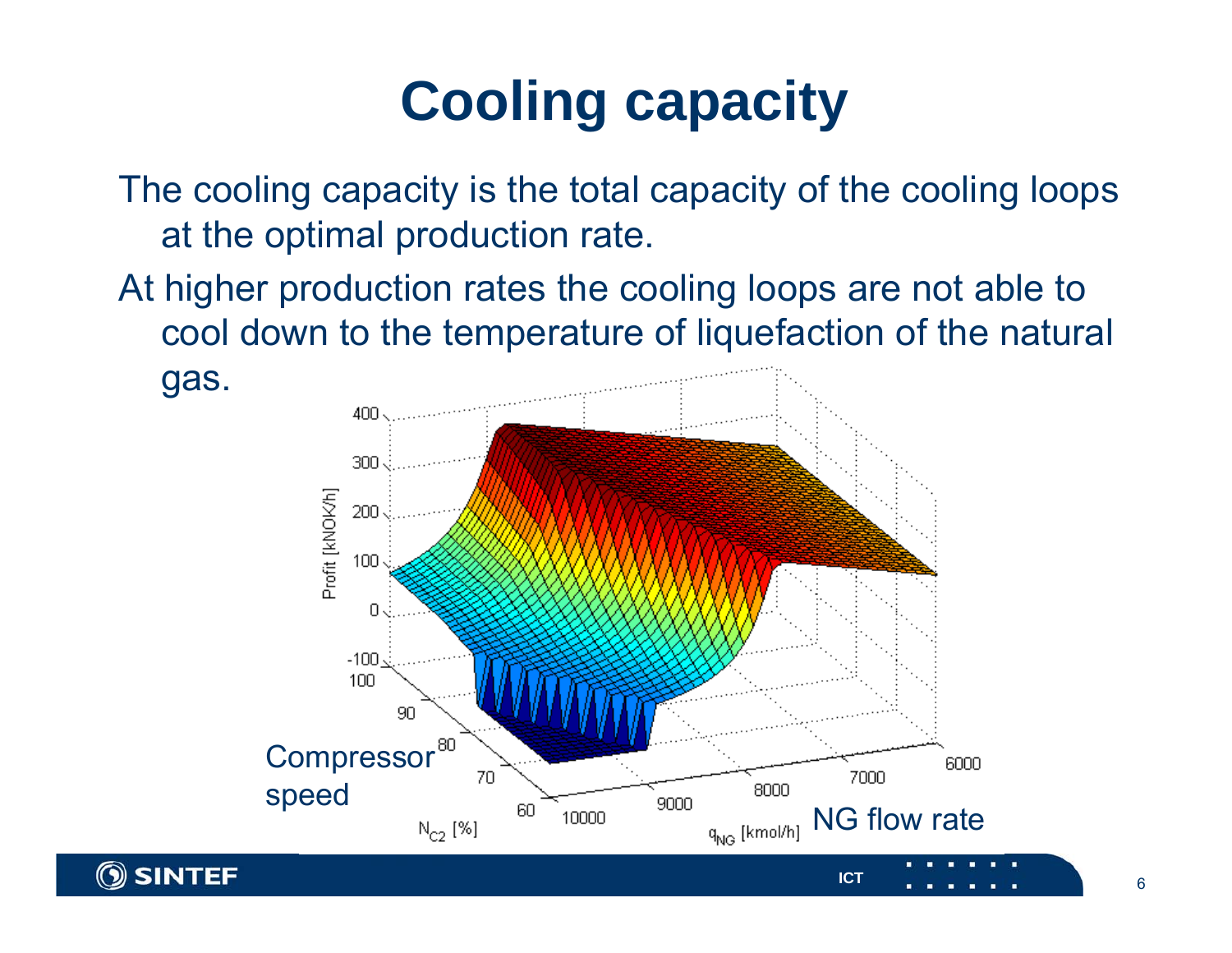- All units operate at constant settings (at constraints)
- NG flow rate available for control

## **Case 1 Case 2**

- The NG flow rate is constant
- The compressor speed for C2 is available for control (larger compressor than in case 1)



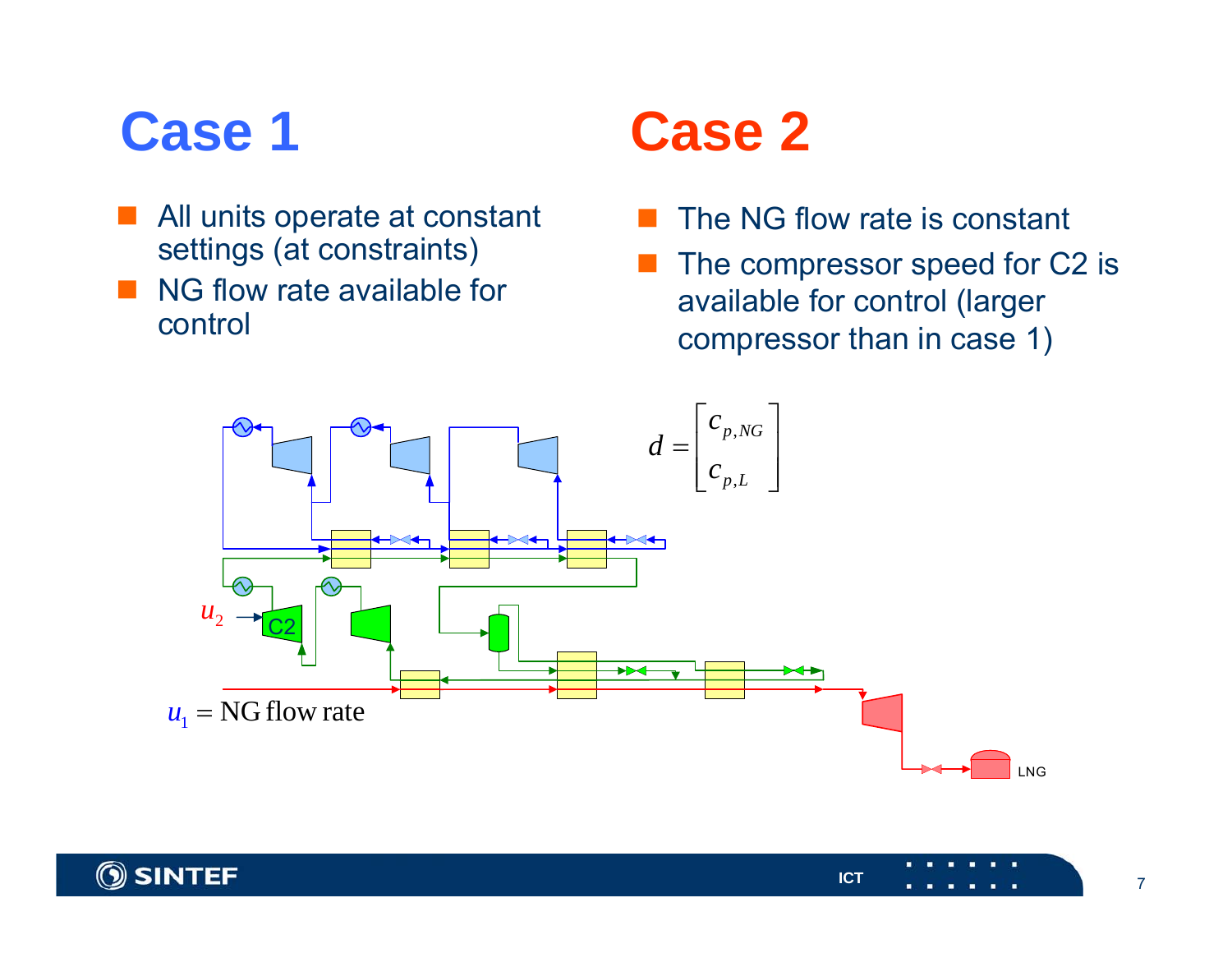### **The profit as function of NG flow rate and compressor speed**



The optimum is located at 8000 kmol/h NG and 68% compressor speed. Profit ≈ 328 kNOK/h as in case 1.

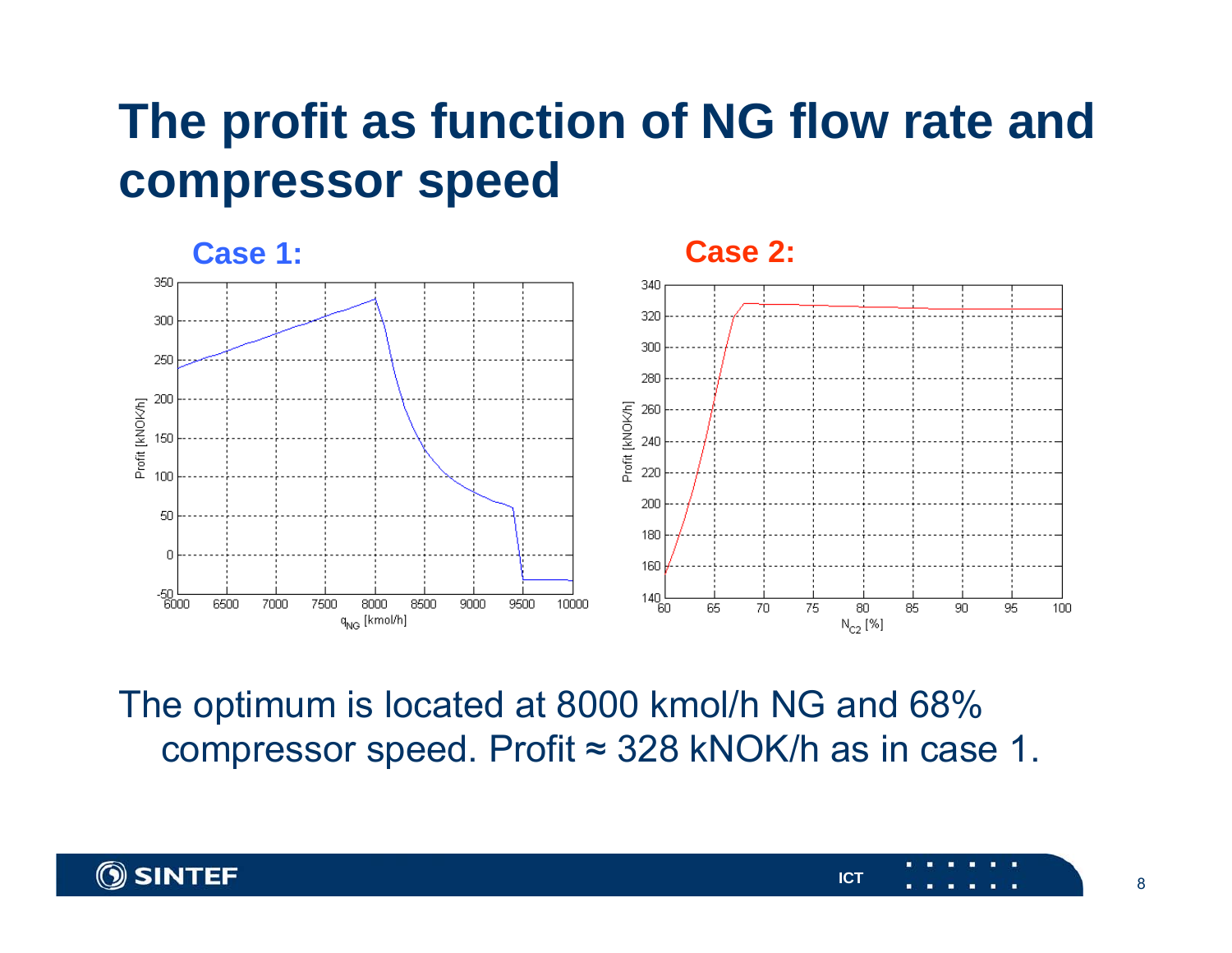## **Self-optimizing control**



Self optimizing control involves methods for selection of controlled variables in order to make the *optimal* plant operation robust to presence of disturbances and model uncertainties at constant setpoints.

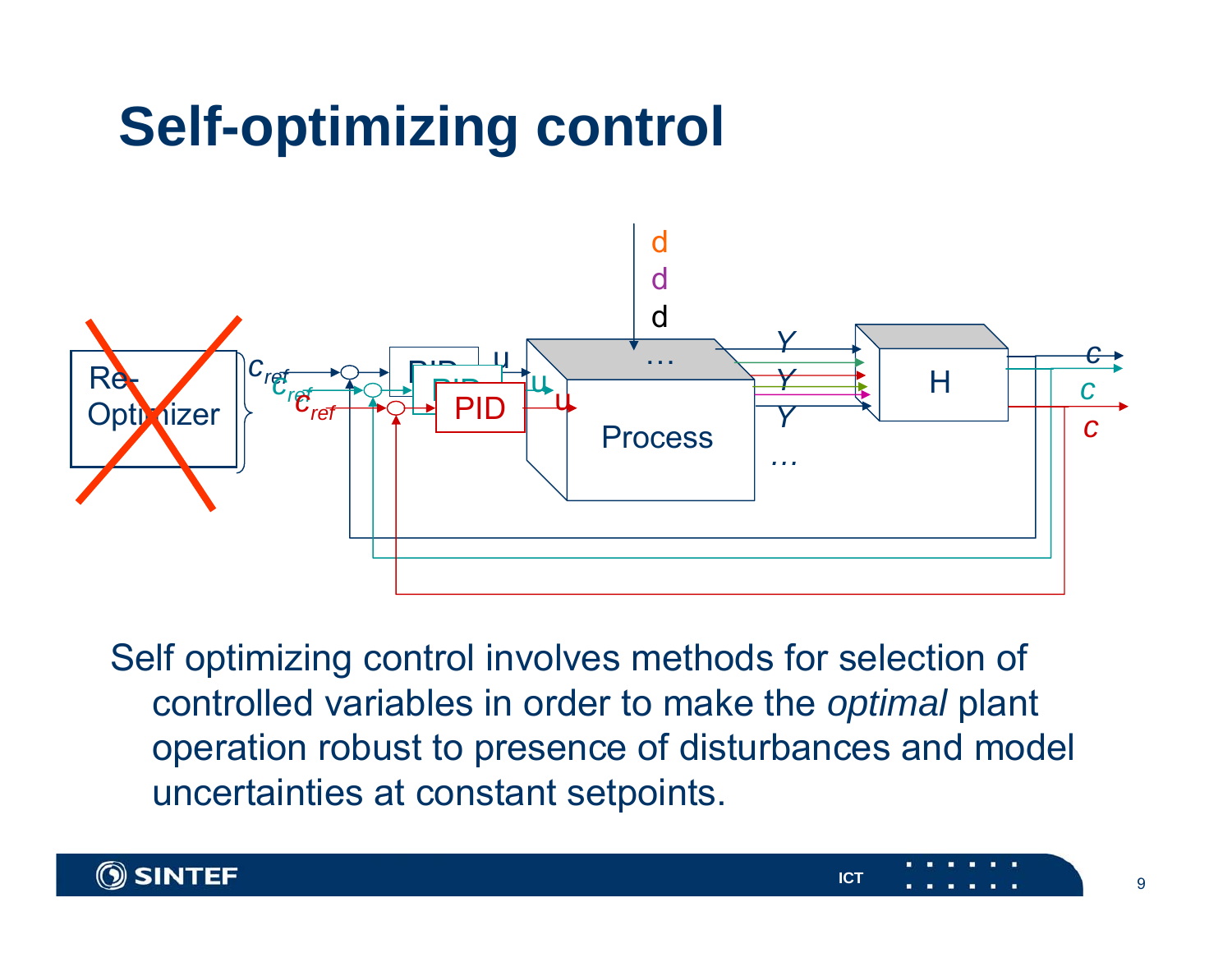### **Optimal measurement combinations**

A capacity increase, moving the plant bottleneck from a compressor (using the NG flow rate as manipulated variable for control) to the NG flow rate (using the compressor speed as manipulated variable for control), gives different optimal combinations of measurements as controlled variables:



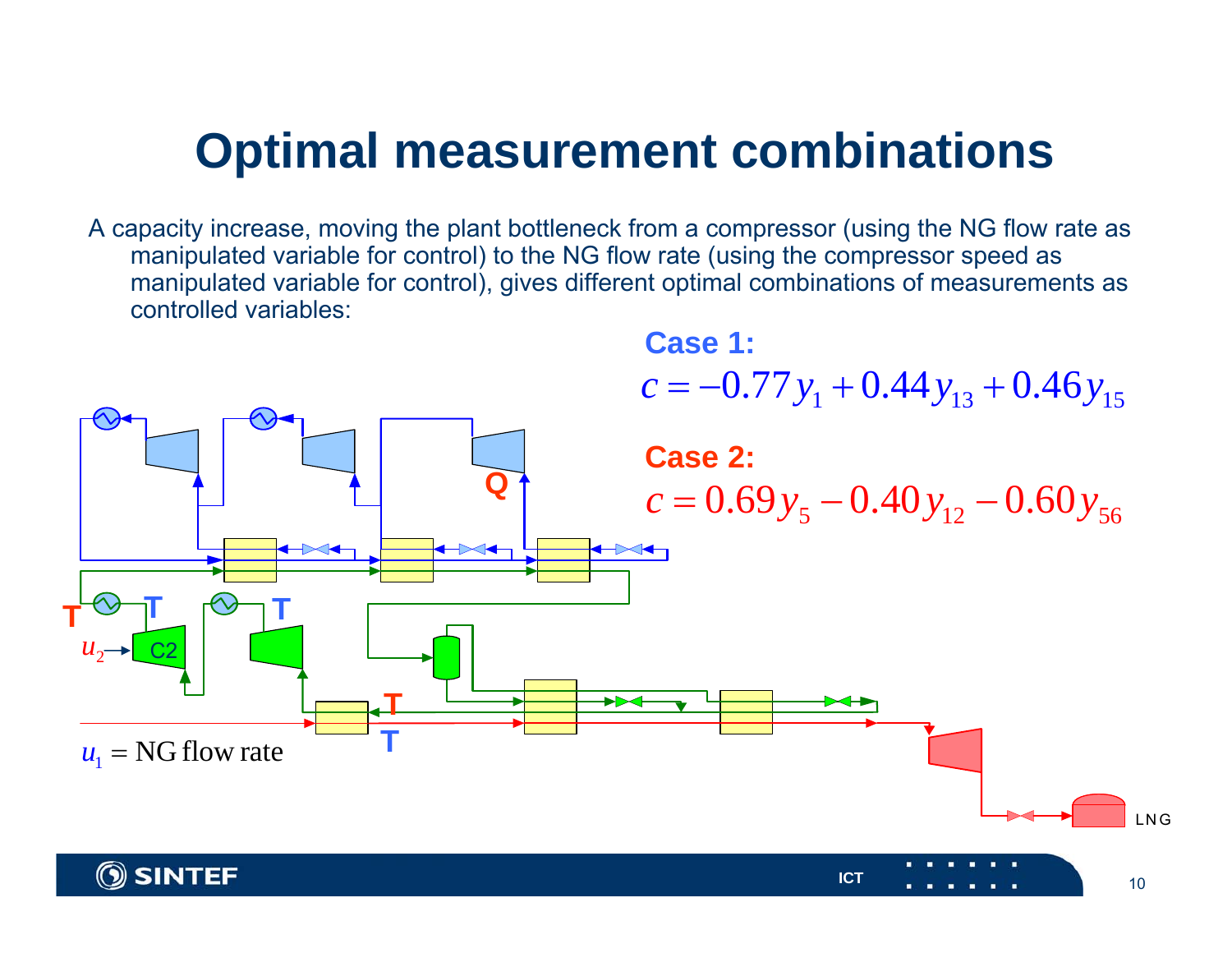#### **Dynamic step responses**

#### 10 % step in  $\mathsf{q}_\mathsf{NG}$  and  $\mathsf{N}_\mathsf{C2}$